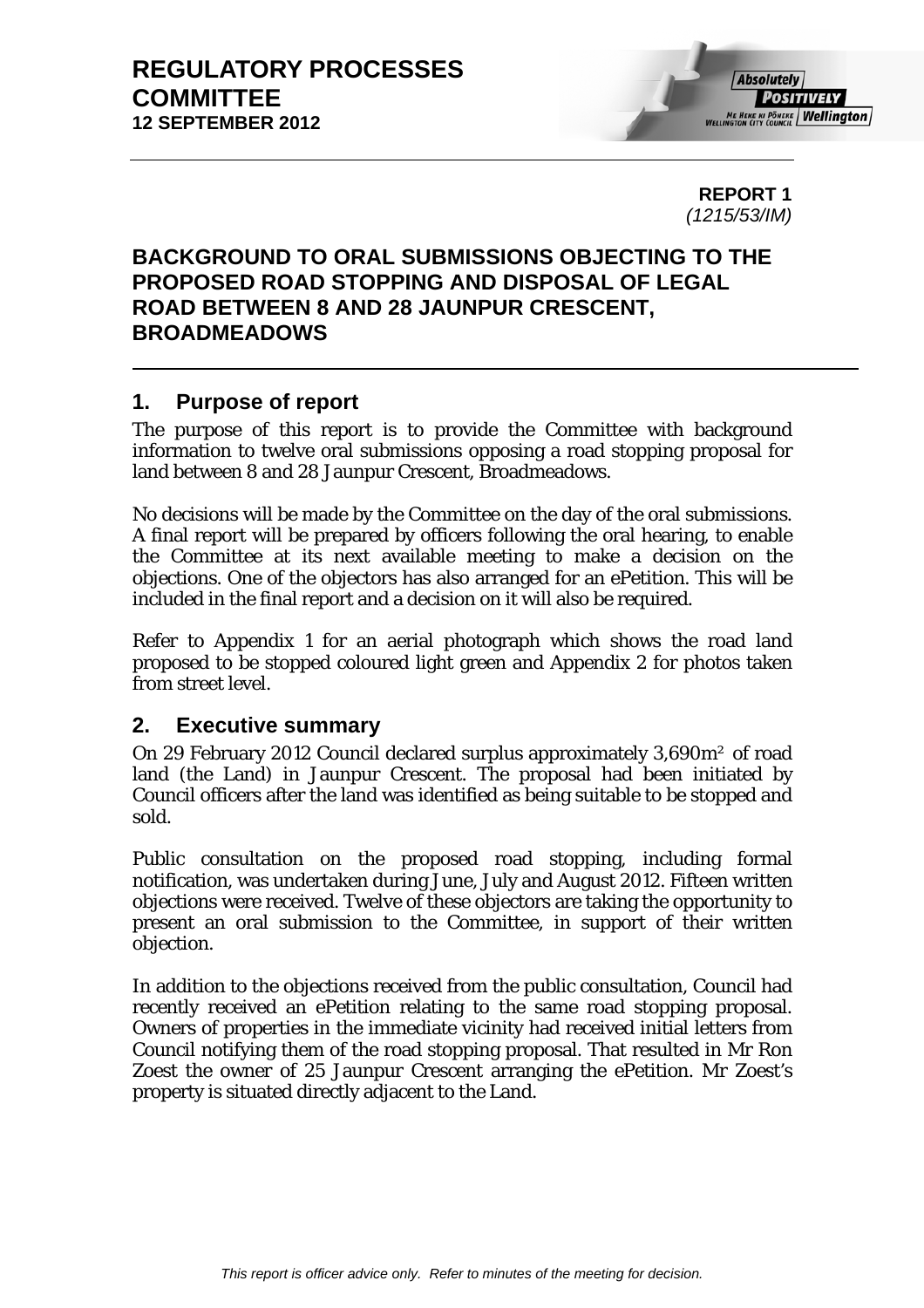# **3. Recommendations**

Officers recommend that the Regulatory Processes Committee:

- *1. Receive the information.*
- *2. Thank all the objectors for their oral submissions and Mr Zoest for his ePetition, and advise that it will consider the matter and make a decision on whether or not to uphold any objection, or the ePetition, at the next available meeting of the Regulatory Processes Committee.*

# **4. Background**

#### *4.1 Road stopping consultation*

The Regulatory Processes Committee meeting of 14 February 2012, and the Council meeting of 29 February 2012 agreed to proceed with the road stopping proposal.

Refer to Appendix 3 for a copy of the February 2012 committee report and Council minutes.

Consultation on the proposed road stopping was undertaken during June, July and August 2012. Letters were sent to 38 owners and occupiers of properties situated immediately near the road stopping site. The recipients of these letters included anyone who had indicated earlier in the road stopping process that they had concerns. Public notices were placed in the Dominion Post on 26 June and 3 July 2012, and signage was placed on site for the required forty day period. Information was also made available on Council's website, the main library and service centre, 101 Wakefield Street.

The resolutions of the 29 February 2012 Council meeting noted that a further report would be presented to the Committee outlining any objections received during the public consultation subject to the road stopping applicant wishing to proceed with the process.

# *4.2 Objections received from public notice*

Written objections following the public consultation were received from fifteen objectors. Most objectors had more than one ground. Twelve of these objectors indicated that they also wanted to make an oral submission. These objectors are:

| <b>Name</b>                        | <b>Address</b>             |
|------------------------------------|----------------------------|
| Diane & Dirk Anderson              | 11 Jaunpur Crescent        |
| <b>Stephanie Chung</b>             | 27 Jaunpur Crescent        |
| <b>Kathryn Ellis</b>               | <b>23 Jaunpur Crescent</b> |
| <b>Andrew &amp; Carmen Godinez</b> | <b>28 Jaunpur Crescent</b> |
| <b>Julie Horn</b>                  | 107A Kanpur Road           |
| Sam Koh                            | <b>29 Jaunpur Crescent</b> |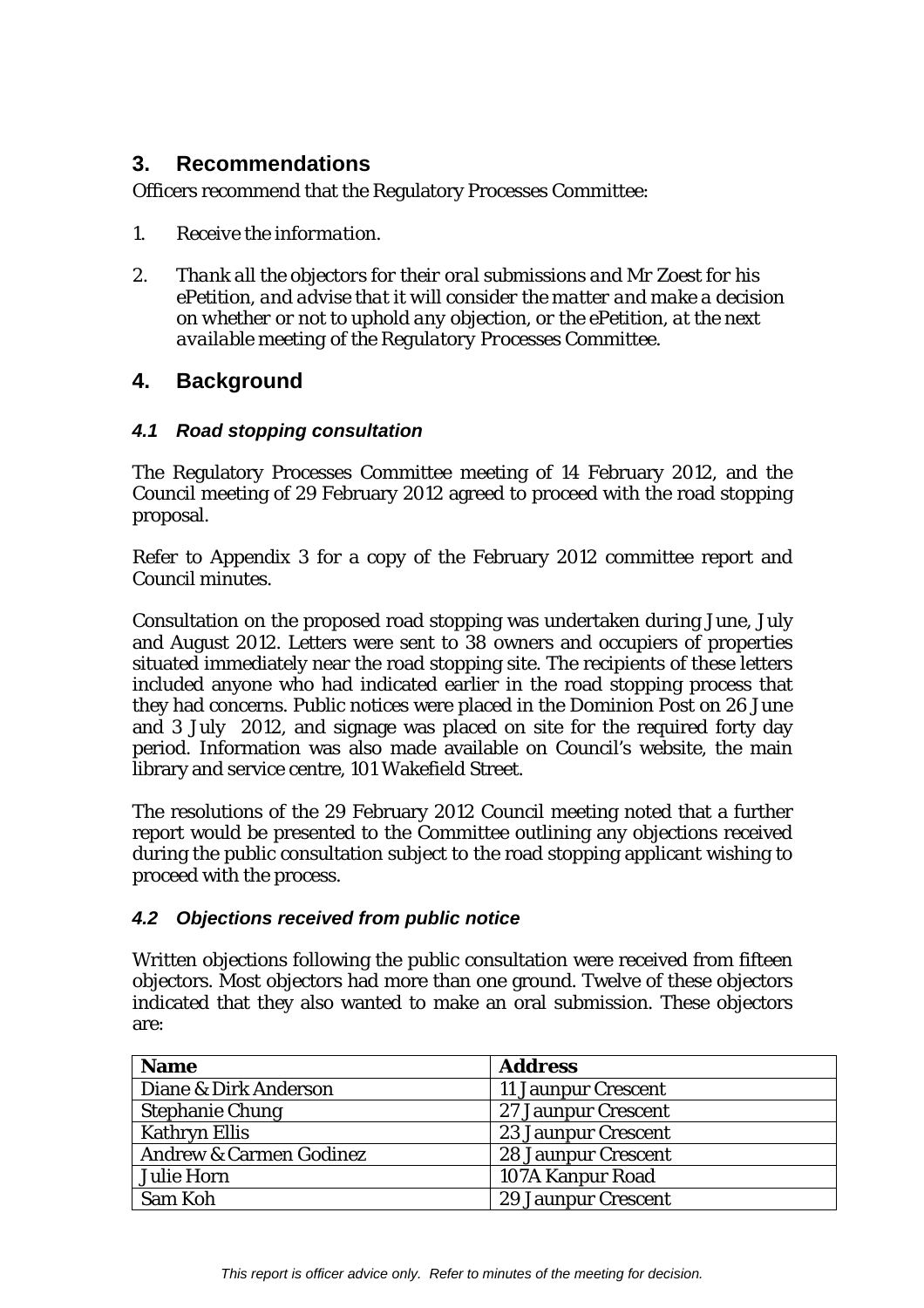| Theresa Nava           | 99A Kanpur Road            |
|------------------------|----------------------------|
| P Potiki               | <b>19 Jaunpur Crescent</b> |
| Alan Robb              | <b>43 Jaunpur Crescent</b> |
| Milly & Christopher So | <b>31 Jaunpur Crescent</b> |
| <b>Ron Zoest</b>       | 25 Jaunpur Crescent        |

The three objectors not making oral submissions are:

| <b>Name</b>            | <b>Address</b>          |
|------------------------|-------------------------|
| V Naidoo               | <b>105A Kanpur Road</b> |
| <b>Gavin Hoar</b>      | 45 Jaunpur Crescent     |
| <b>Srecko Antoncic</b> | 98 Kanpur Road          |

A summary of the grounds for the objections is listed in Section 5.1 of this report.

#### *4.3 ePetition*

The ePetition initiated by Mr Zoest opened on 3 February 2012 and closed on 3 April 2012. Fifty six signatures were received. Seventeen signatories were from Wellington, three from Dunedin, one from Auckland and thirty five were from Thailand and other south east Asian countries.

Prior to initiating his ePetition, officers met with Mr Zoest so that he could review the original subdivision file and the geotechnical report. A copy of the geotechnical report was subsequently supplied to him.

The grounds for the ePetition are outlined in section 5.2.

# **5. Discussion**

#### *5.1 Grounds for written objections*

The grounds of the written objections are listed below:

- 1. Adverse effects Front Yard Rule and Stability
- 2. Increased road congestion
- 3. Stability of carriage way not addressed
- 4. How land was shown on District Plan maps
- 5. Size of road land larger than normal road stopping applications
- 6. If land was subdivided in six lots that would require a discretionary use unrestricted resource consent
- 7. Existing land owners denied opportunity to purchase Land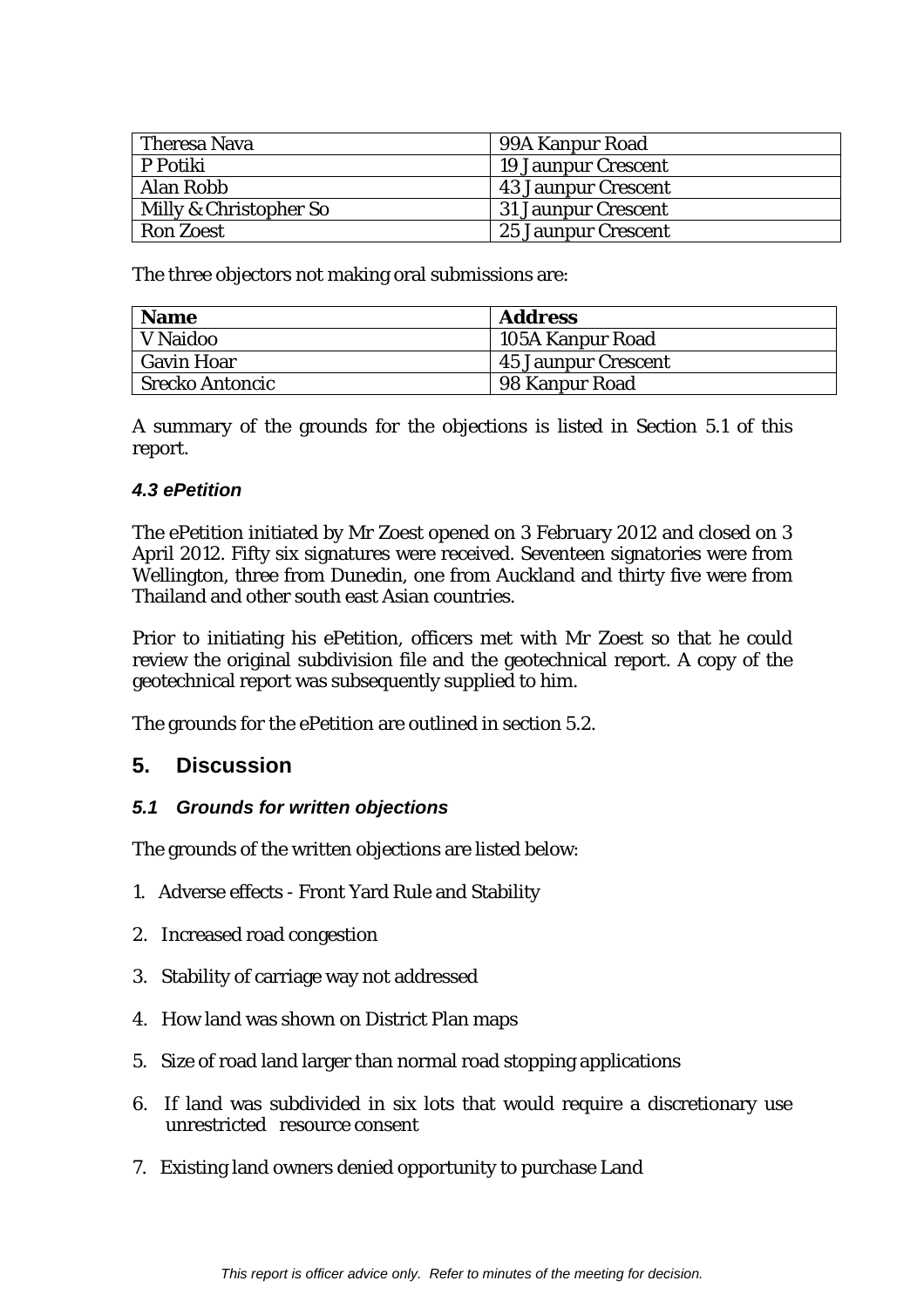- 8. Stability of the Land being Road Stopped
- 9. Reduction in privacy
- 10. Views would be obstructed by future development with negative impact on property valuation
- 11. New Sunlight Access Plane Restriction
- 12. Safety
- 13. Potential new wind channel effect

Refer to Appendices 4 and 5 for full details of the grounds of the written objections.

#### *5.2 Grounds for ePetition*

The grounds of the ePetition were:

*'By changing the road reserve between 8 and 28 Jaunpur Crescent the Council will change the character and nature of Jaunpur Crescent. We had no expectation that this would happen. This will affect our views, privacy and alter the character of Jaunpur Crescent. We oppose the road stopping and sale of this land for development and wish to retain it as it currently is.* 

Refer to Appendix 6 for list of ePetition signatures.

Officer comments and recommendations on the written objections and the ePetition, taking into consideration any new points raised in the oral submissions, will be presented to the Committee in a final report to be prepared for its next available meeting.

#### *5.3 Next Steps*

The next steps for this dealing with the objections to this road stopping proposal are:

- After the Committee hears the oral submissions, officers will finalise a report for the Committee's next available meeting.
- The Committee will consider the submissions and final report, and will make a recommendation to Council on whether or not to uphold the objections.
- If the Committee's decision is to uphold any objection and full Council agrees, then the road stopping proposal is effectively ended and the road land will not be stopped and sold.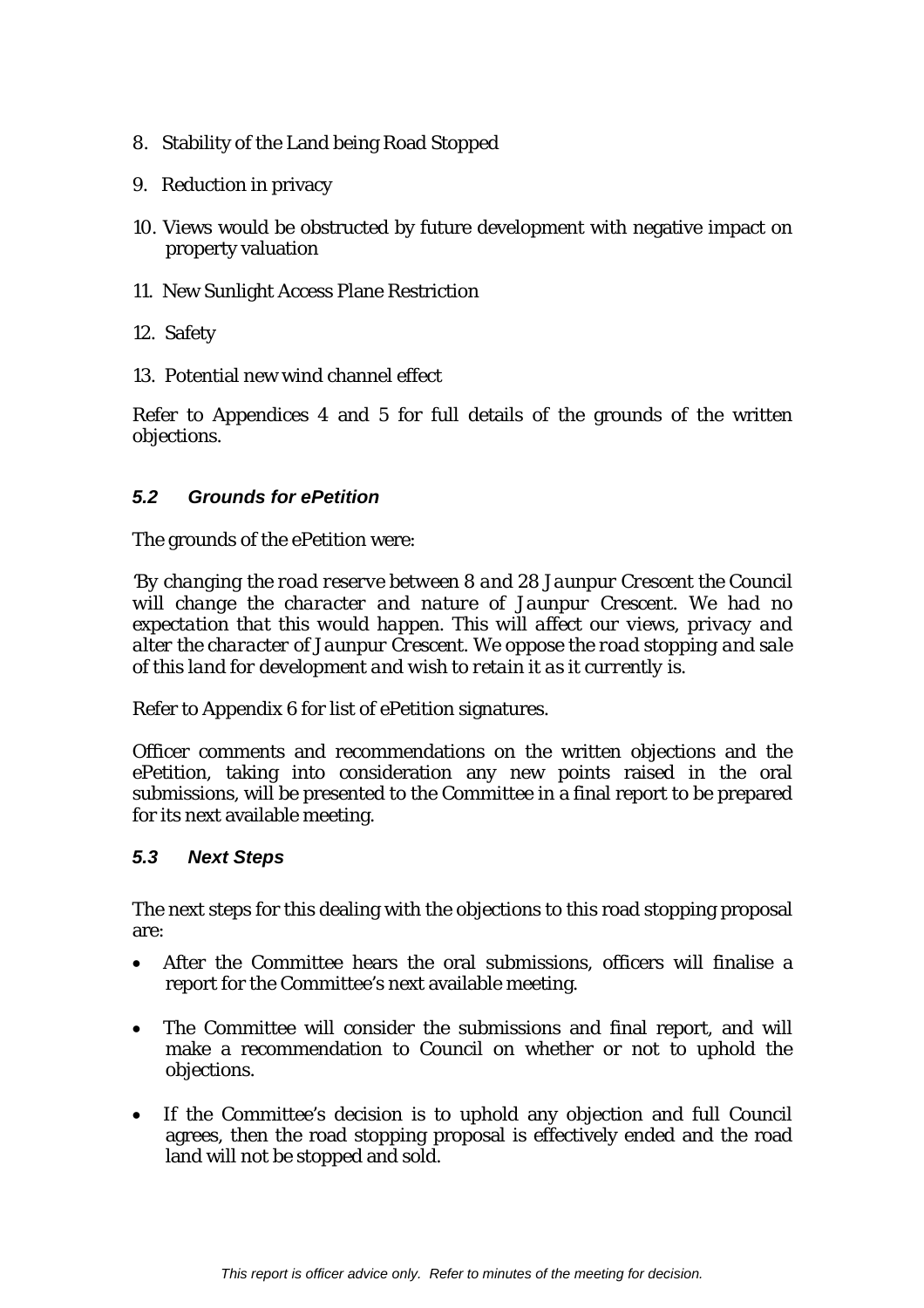If the decision reached is to not uphold (i.e. reject) the objections and to proceed with the road stopping process, and any objector still wishes to pursue their objection, then the road stopping proposal and the objection(s) will be referred to the Environment Court for a decision.

# **6. Conclusion**

This report provides background information for the Committee on the road stopping proposal and the oral submissions to be made by twelve objectors in support of their written objections.

After the oral submissions a final report will be prepared for the Regulatory Processes Committee with recommendations on whether or not Council should uphold any objection or the ePetition.

Contact Officer: Paul Davidson, Property Advisor, Property Services